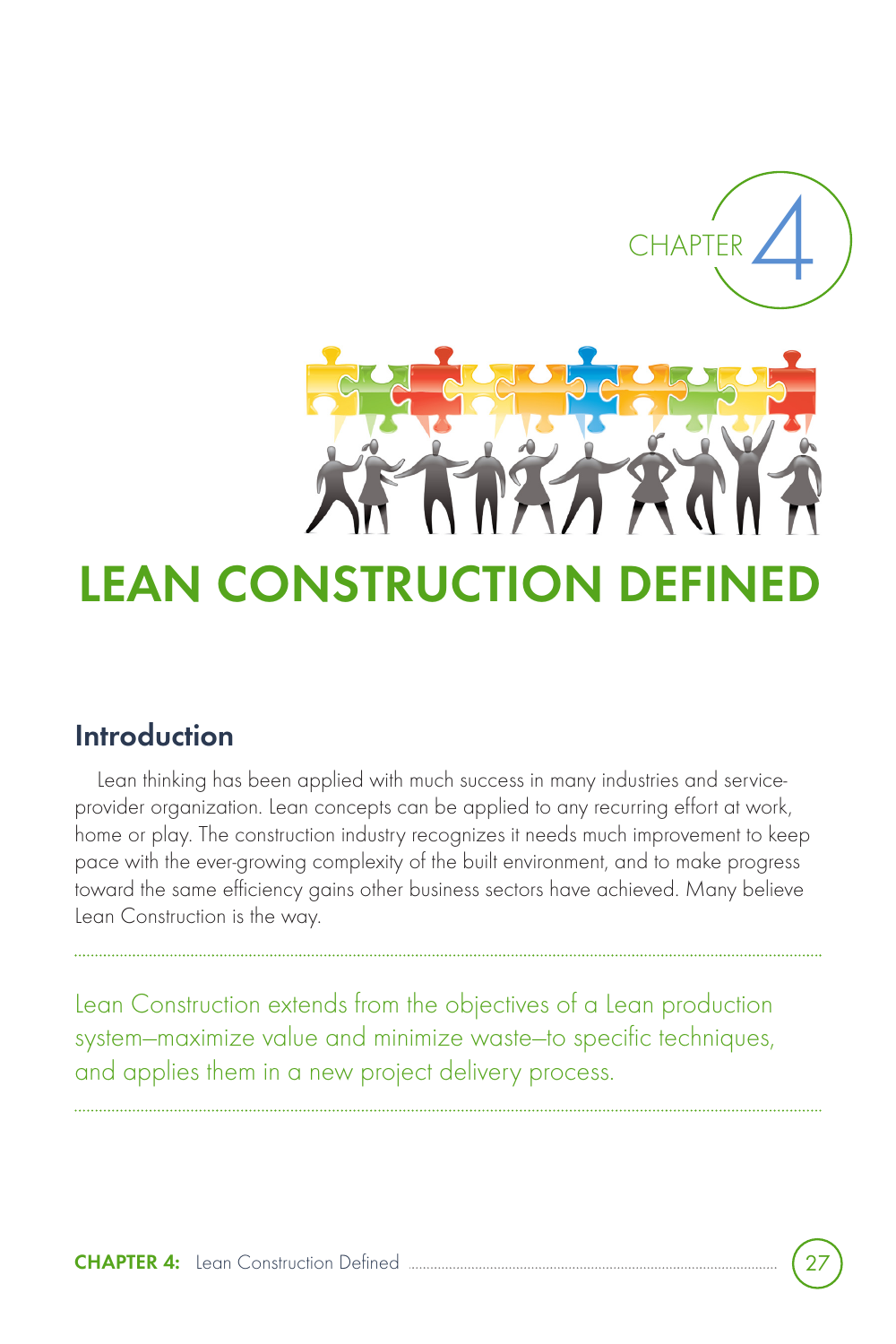# **1.0 Why**

Construction industry studies have shown 50% or more of the effort required to deliver a built environment is non-value added effort, or waste in the eyes of the customer (CII, 2004). The effectiveness of a labor hour has not improved in the last 50 years, while other industries have seen significant advancements (Teicholz, 2004). Demographics and labor shifts have significantly reduced the construction industry's labor availability, and the relative cost increases of the built environment are not satisfying the business needs of many of its customers.

## **2.0 How**

Lean Construction is a respect- and relationship-oriented production managementbased approach to project delivery—a new and transformational way to design and build capital facilities. Lean production management caused a revolution in manufacturing design, supply and assembly. Applied to the design, supply and construction of a capital facility, Lean changes the way work is done throughout the project-delivery process.



28 **Transforming Design and Construction:** A Framework for Change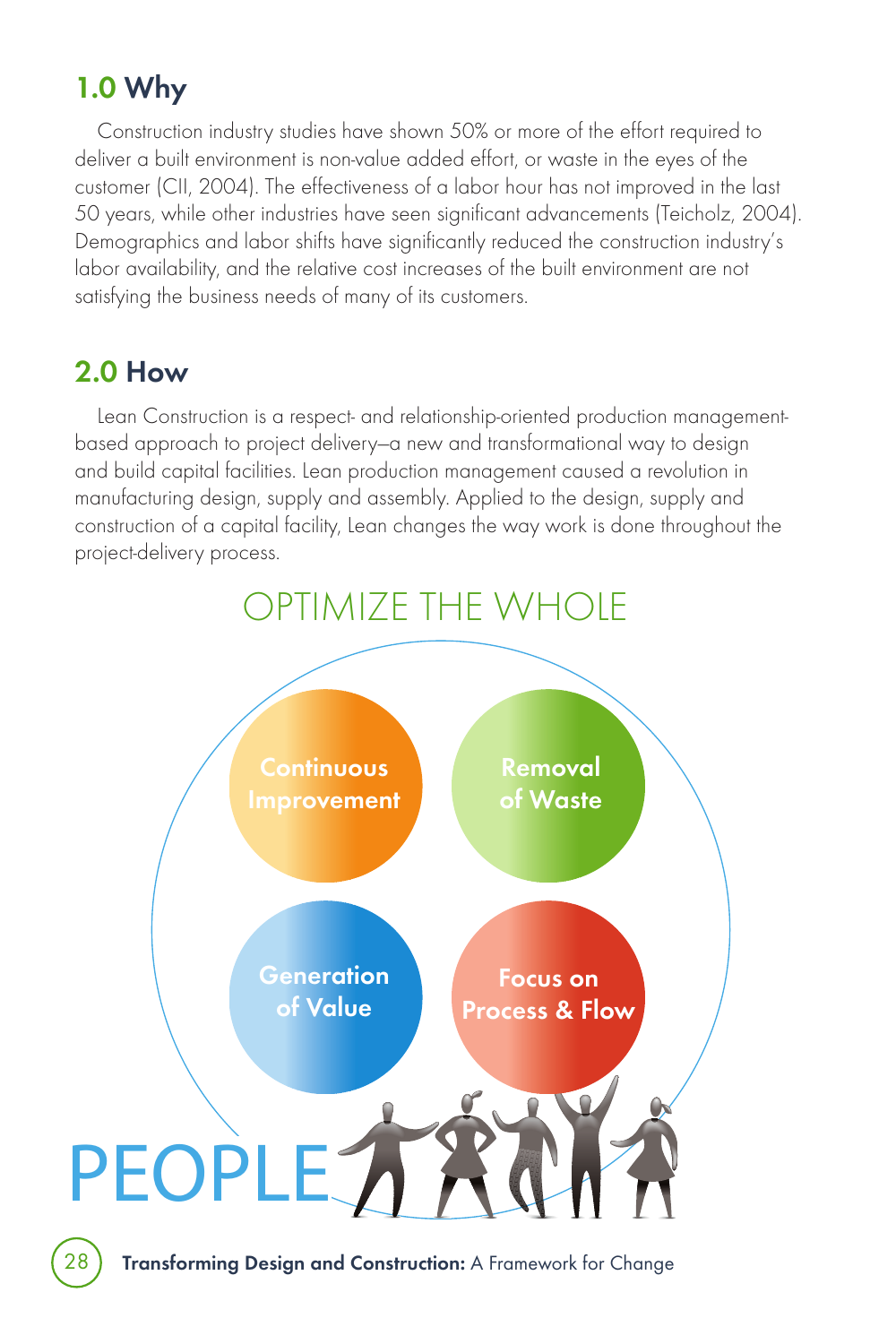Lean Construction extends from the objectives of a Lean production system maximize value and minimize waste—to specific techniques, and applies them in a new project delivery process. Therefore, Lean theory, principles and techniques, taken together, provide the foundation for a new form of project implementation. Building upon its roots in production management, Lean Construction produces significant improvements, particularly on complex, uncertain and quick projects.

### **3.0 What**

Respect for People is the cornerstone of Lean thinking. People transform ideas and materials into final useful value. Respecting the contribution of each individual is necessary to tap this resource. In addition, 1) People are central to the success of Lean project delivery; and 2) The production management-based approach of Lean project delivery encourages all efforts to make transparent and then optimize all processes and flows within design and construction work.

Furthermore, by placing people at the center of Lean Construction, we are reminded to prioritize Respect for People and avoid generating the 8th waste, which can be summarized as "Unused/Underutilized Employee Talent/Creativity/Intellect/Skills/ Potential" (Bicheno and Holweg, 2009).

Lean thinking encourages a constant reflection to determine if every expenditure of resource is employed to generate value. The customer should determine and make transparent that value definition via the project's Conditions of Satisfaction. to help guide the project team's efforts. Thus, generating value should efficiently transform raw materials into final products or services, and that process should be done right the first time.

Lean thinking encourages practitioners to look for and remove waste. Waste is effort or resource utilization that does not create value. This waste is not always obvious and requires effort to identify and then remove. All waste cannot be removed but an effort to minimize all waste is encouraged.

Lean thinking suggests that standardizing process and leveling flow are the best ways to optimize a value stream. Standardized practices can be repeated consistently and become a starting point for continuous improvement. Leveling workflow helps minimize variation to allow consistent output and predictable results.

Lean thinking demands a mindset of continuous Improvement. Leaders must create an environment where experimentation is encouraged and small manageable failure is acceptable if the goal is to improve continuously. This atmosphere can drive innovation that will benefit the entire value stream through value creation.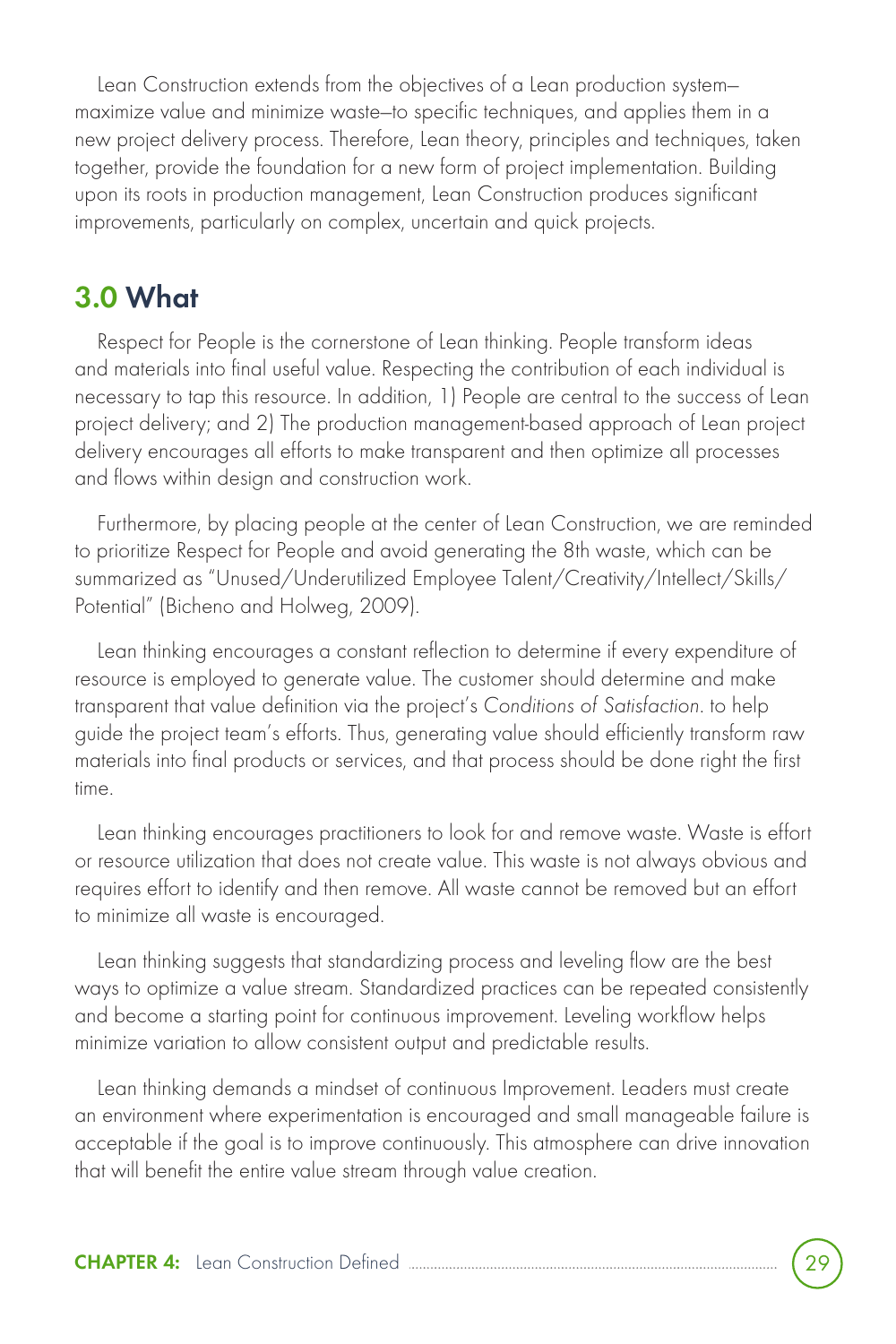An overarching concept of Lean thinking is to optimize the whole. Value stream optimization encourages projects to look beyond the local and individual efforts and study the overall outcome to determine where value is added or waste is included in each step considering the value proposition. This concept is counterintuitive to those trained to specialize in one area and maximize that value. Traditional construction industry contracts force a siloed optimization for each individual firm to be successful. Lean thinking attempts to reverse that concept.

Project teams might also find it useful to customize the way they introduce/initially define changes in the application of Lean Construction based upon the composition of their audience.

For example:

Owner:

- Expects predictable/reliable delivery; that is, on time, on budget, and at the level of quality in a safe working environment expressed in the project's Conditions of Satisfaction.
- Requires actively engaged owner participation to continuously define the value proposition.
- Requires owner representatives to commit to making decisions, sharing the "why" with the partners, and fostering a fair, collaborative environment.
- Expects the owner to be an equally participative, accountable team member.

Design partner: (based upon the Lean principles outlined in Lean Thinking by Womack and Jones, 2003)

- Defines value from the customer's perspective and in their language.
- Organizes all value-adding work in a value stream.
- Makes the work flow in accordance with the needs of the next customer.
- Pulls work from a provider whenever possible.
- Pursues perfection; that is, "What can we do to make today better than yesterday?"